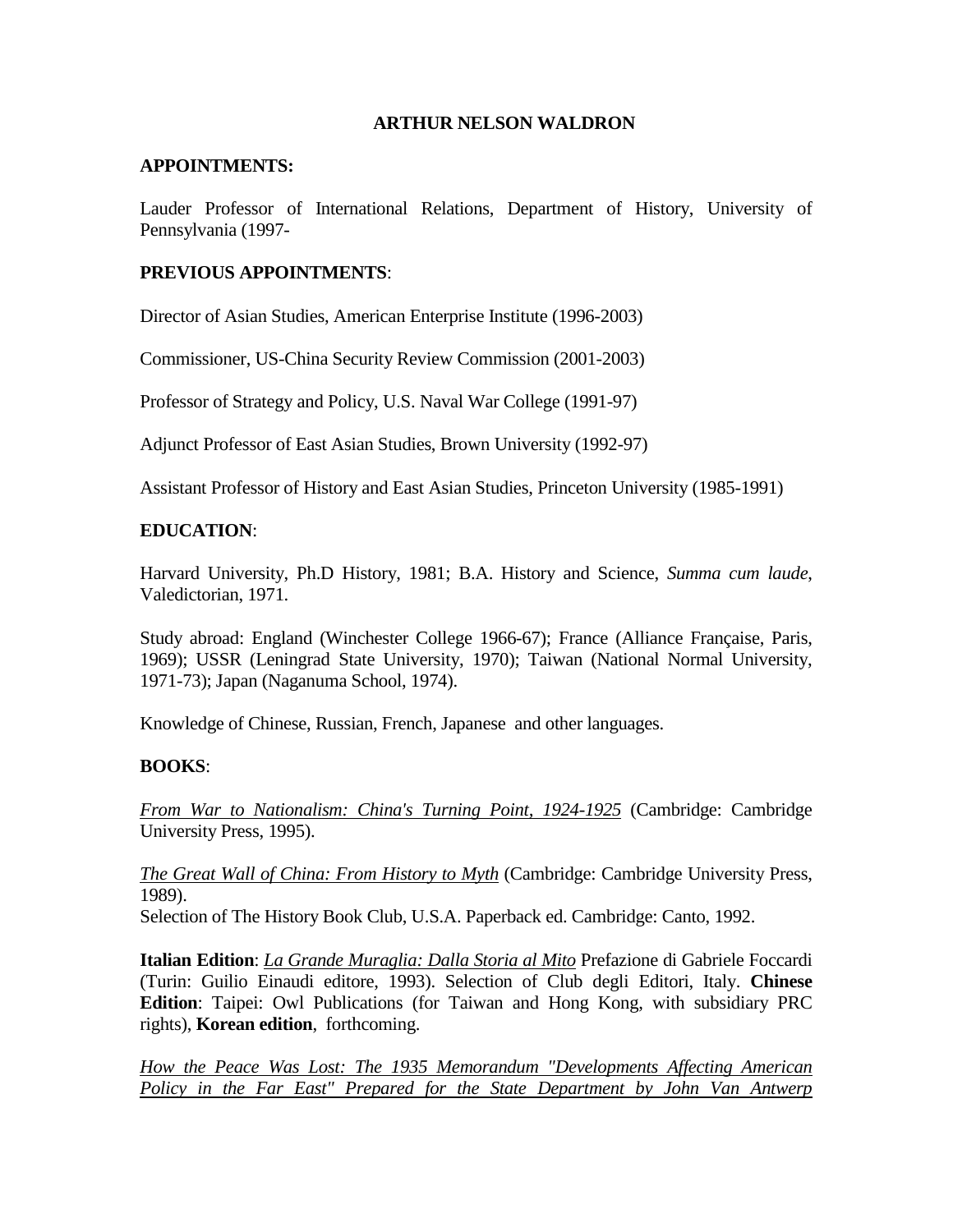*MacMurray* (Stanford University: Hoover Archival Documentaries, 1992).

**Japanese Edition**: *Heiwa wa ika ni ushinawareta* tr. Hiroshi Kinugawa, with Introduction by Professor Shin'ichi Kitaoka (Tokyo: Hara Shobo, 1997)

### **Books published only in Chinese**:

*Zhongguo jiaohui daxue shi luncong* [Essays on the History of Denominational Colleges in China](Chengdu: Sichuan daxue chubanshe, 1995). Editor with Gu Xuejia and Wu Zonghua

*Zhong-Xi wenhua yu jiaohui daxue* [Chinese and Western Culture and Denominational Colleges in China] (Wuhan: Hubei jiaoyu chubanshe, 1991). Editor with Kaiyuan Zhang.

### **BOOKS EDITED**:

*The People in Arms: Military Myth and National Mobilization since the French Revolution* ed. with Daniel Moran. Cambridge University Press, 2003)

*Mao's Road to Power: Revolutionary Writings, 1912-1949.* Vols IX and X (1945-49) edited with Stuart Schram (Armonk, NY: M. E. Sharpe, forthcoming)

*The Modernization of Inner Asia* (Armonk, N.Y.: M. E. Sharpe, 1991). With Cyril E. Black, Louis Dupress, Elizabeth Endicott-West, Daniel Matuszewski and Eden Naby.

## **BOOKS IN PROGRESS**:

*The Chinese* For the series, "The Peoples of Asia," Published by Blackwell (England), edited by Morris Rossabi. Forthcoming.

## **CHAPTERS IN BOOKS**:

Extensive new introduction to Bertold Spuler, *The Mongol Period: History of the Muslim World* (Princeton, N.J.: Markus Wiener, 1995).

"Chinese Strategy from the 14th to the 17th Centuries" in *The Making of Strategy: Rulers, States, and War*, ed. Williamson Murray, MacGregor Knox, and Alvin Bernstein (Cambridge University Press, 1994), pp. 85-114.

"From Nonexistent to Almost Normal: American relations with the People's Republic of China" in *The Crucial Decade: American Foreign Policy During the 1960s*, ed. Diane B. Kunz (New York: Columbia University Press, 1994), pp. 219-250.

"Representing China: The Great Wall and Cultural Nationalism in the Twentieth Century," in *Cultural Nationalism in East Asia*, edited by Harumi Befu (Berkeley: Institute of East